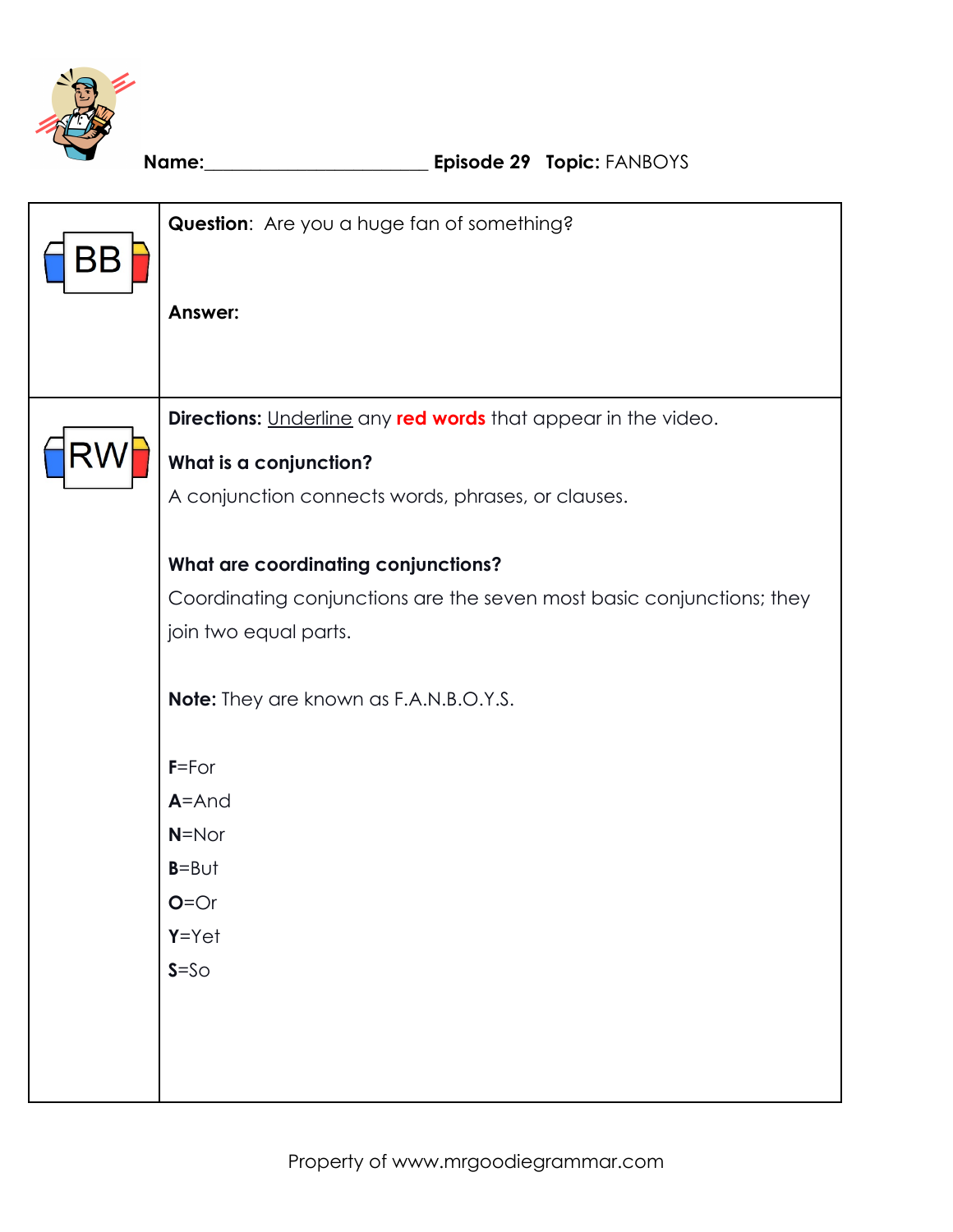

## **For**

"For" can be defined as "because."

**Example 1:** I am so tired, for I stayed up all night to study for the math test.

# **And**

"And" can be defined as "together with" or "as well."

**Example:** The donkey and the squirrel took a trip around the world.

## **Nor**

"Nor" can be defined as "not at all."

**Example:** Neither my cat nor my puppet enjoys ice cream.

**Note:** Neither and Nor are correlative conjunctions together.

# **But**

"But" can be defined as "in contrast" or "however."

**Example**: Margret does not like Italian food, but she ate an entire plate of pasta.

# **Or**

"Or" can be defined as "another alternative is."

**Example:** I could go to the music festival, or I could do my homework.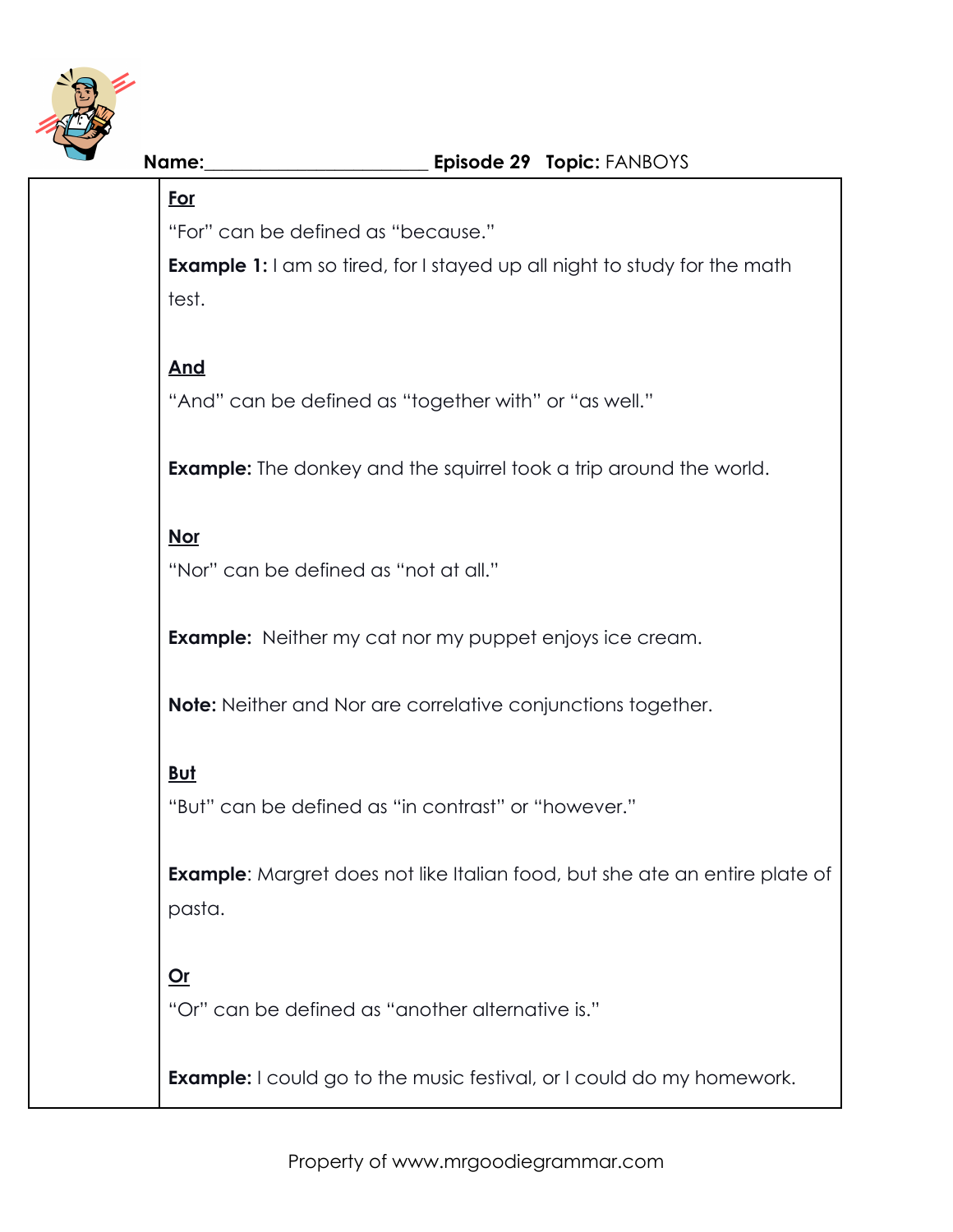

# **Yet**

"Yet" can also be defined as "in contrast."

**Example:** I could go to the music festival, yet I must complete my homework.

## **So**

"So" can be defined as "for this reason."

**Example:** Henry wants to be an astronaut, so he must pay close attention to mathematical formulas.

### **Compound Sentence**

A comma and a FANBOYS can be put between two independent clauses to form a compound sentence.

**Example:** Henry wants to be an astronaut, so he must pay close attention to mathematical formulas.

**Important:** Make sure to put the comma BEFORE the FANBOYS when you create a compound sentence.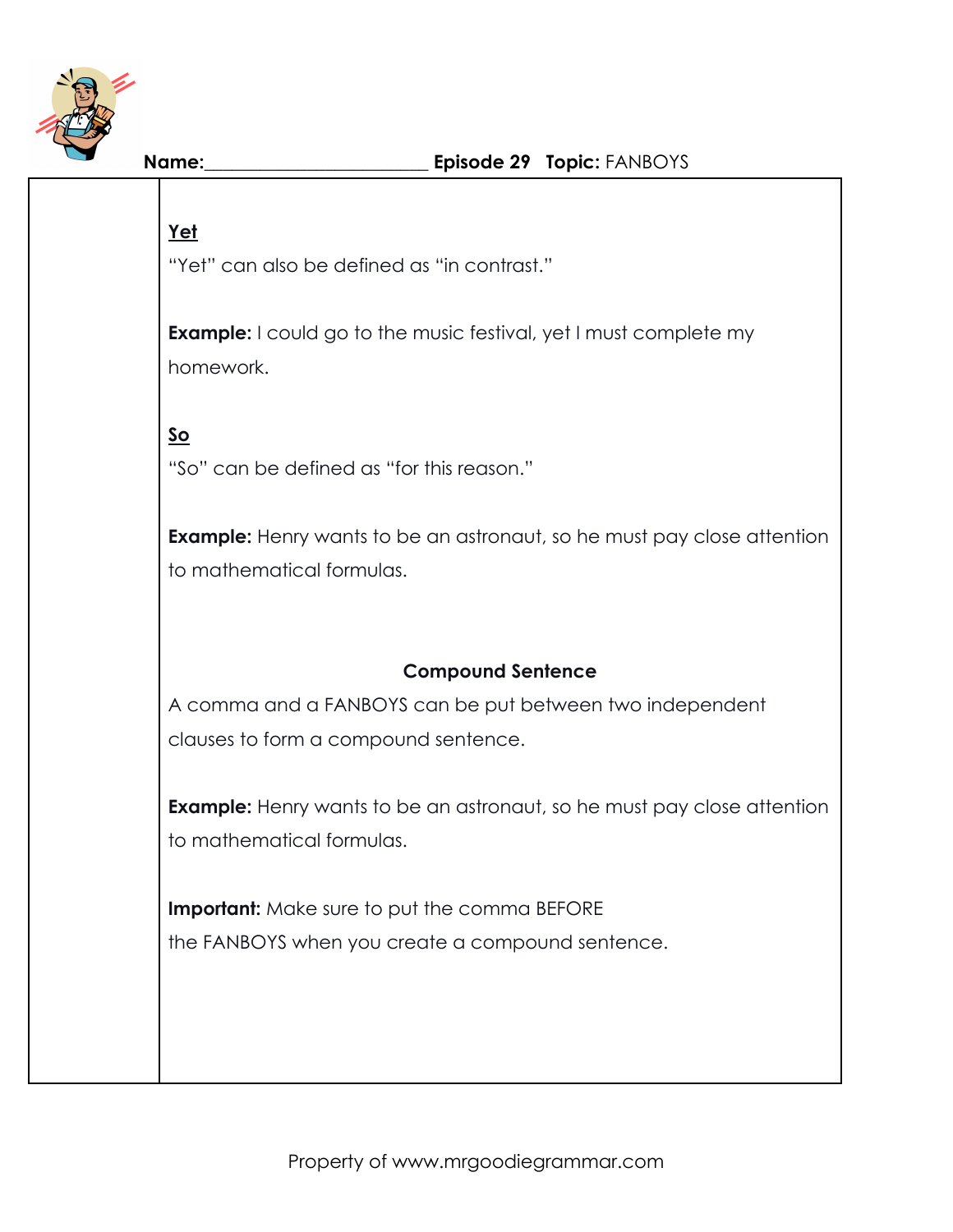

|                                                                                                            | Episode 29 Topic: FANBOYS<br>Name:                                                                                                                                                                                                                                                          |  |  |  |  |
|------------------------------------------------------------------------------------------------------------|---------------------------------------------------------------------------------------------------------------------------------------------------------------------------------------------------------------------------------------------------------------------------------------------|--|--|--|--|
| EΑ                                                                                                         | <b>Directions:</b><br>• In the next section, you will be given different sentences. Read<br>each sentence and determine if it uses the correct FANBOYS.<br>If not, please change it to one of the other six FANBOYS.<br>$\bullet$<br>Explain WHY you believe it to be correct or incorrect. |  |  |  |  |
|                                                                                                            | <b>Sentence 1:</b> He accumulated glorious wins in the coliseum, for he was<br>strong and fearless.                                                                                                                                                                                         |  |  |  |  |
|                                                                                                            | Does the sentence use the correct FANBOYS?                                                                                                                                                                                                                                                  |  |  |  |  |
|                                                                                                            | Yes<br><b>No</b>                                                                                                                                                                                                                                                                            |  |  |  |  |
|                                                                                                            | Why do you believe that your answer is correct?                                                                                                                                                                                                                                             |  |  |  |  |
| <b>Sentence 2:</b> I rarely partake in interdimensional travel, but my platypus<br>encouraged me to do it. |                                                                                                                                                                                                                                                                                             |  |  |  |  |
|                                                                                                            | Does the sentence use the correct FANBOYS?                                                                                                                                                                                                                                                  |  |  |  |  |
|                                                                                                            | Yes<br><b>No</b>                                                                                                                                                                                                                                                                            |  |  |  |  |
|                                                                                                            | Why do you believe that your answer is correct?                                                                                                                                                                                                                                             |  |  |  |  |
|                                                                                                            |                                                                                                                                                                                                                                                                                             |  |  |  |  |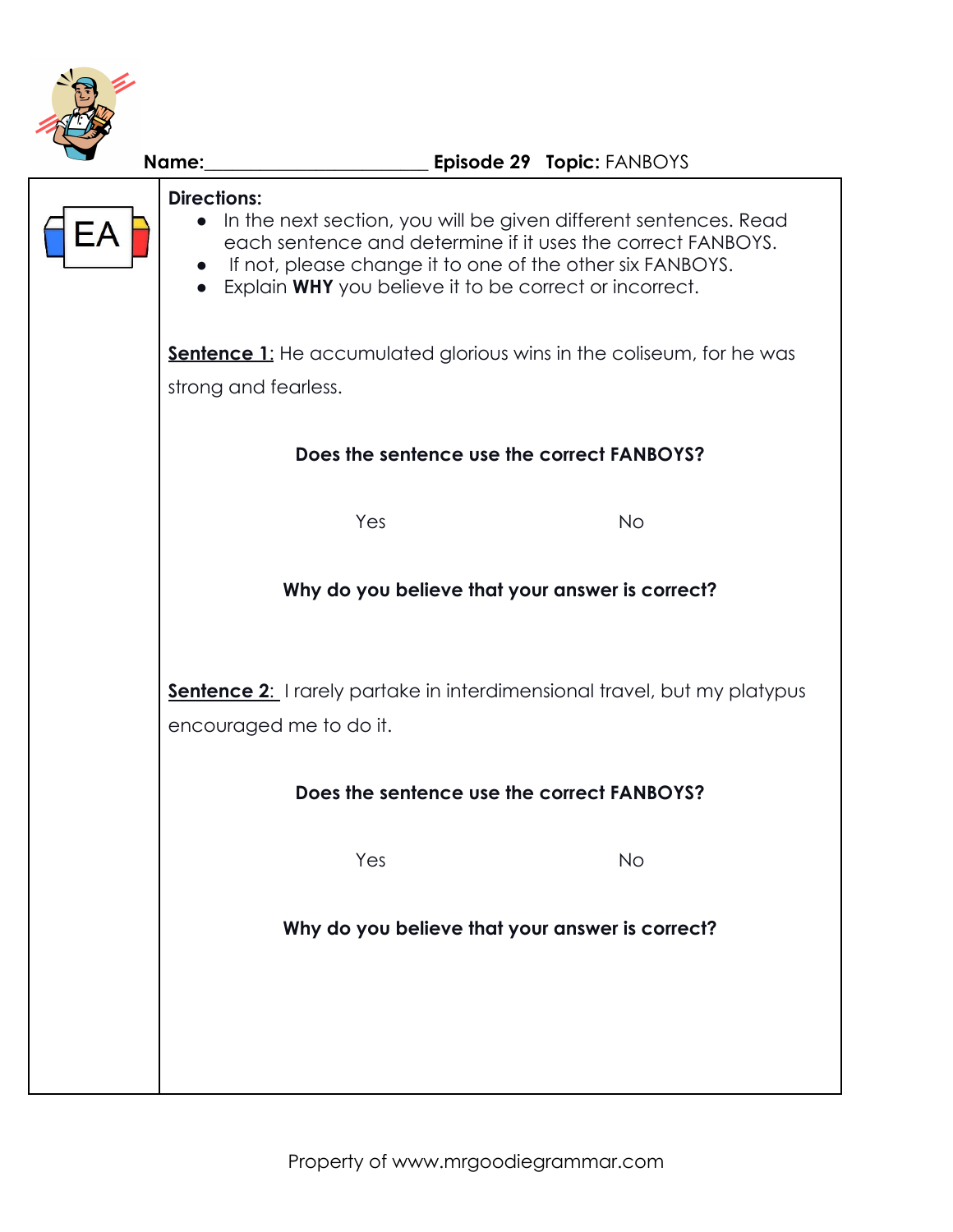

|                    | Name:                                                                                |  | Episode 29 Topic: FANBOYS                                                                                     |  |  |
|--------------------|--------------------------------------------------------------------------------------|--|---------------------------------------------------------------------------------------------------------------|--|--|
|                    | <b>Sentence 3:</b> Dolphins love to destroy cities for make people quake in<br>fear. |  |                                                                                                               |  |  |
|                    |                                                                                      |  |                                                                                                               |  |  |
|                    | Does the sentence use the correct FANBOYS?                                           |  |                                                                                                               |  |  |
|                    | Yes                                                                                  |  | <b>No</b>                                                                                                     |  |  |
|                    | Why do you believe that your answer is correct or incorrect?                         |  |                                                                                                               |  |  |
|                    |                                                                                      |  |                                                                                                               |  |  |
| AС                 | <b>Directions:</b> Please write TWO original sentences that use FANBOYS.             |  |                                                                                                               |  |  |
|                    | <b>Brainstorming Area:</b>                                                           |  |                                                                                                               |  |  |
|                    | <b>Your Answers:</b>                                                                 |  |                                                                                                               |  |  |
|                    | Sentence 1:                                                                          |  |                                                                                                               |  |  |
|                    | Sentence 2:                                                                          |  |                                                                                                               |  |  |
|                    |                                                                                      |  |                                                                                                               |  |  |
|                    |                                                                                      |  |                                                                                                               |  |  |
| <b>Extra Notes</b> |                                                                                      |  | Why is it essential to know FANBOYS?<br>It is essential to know FANBOYS because they show connections between |  |  |
|                    | words, phrases, and clauses. This helps with clarity and flow.                       |  |                                                                                                               |  |  |